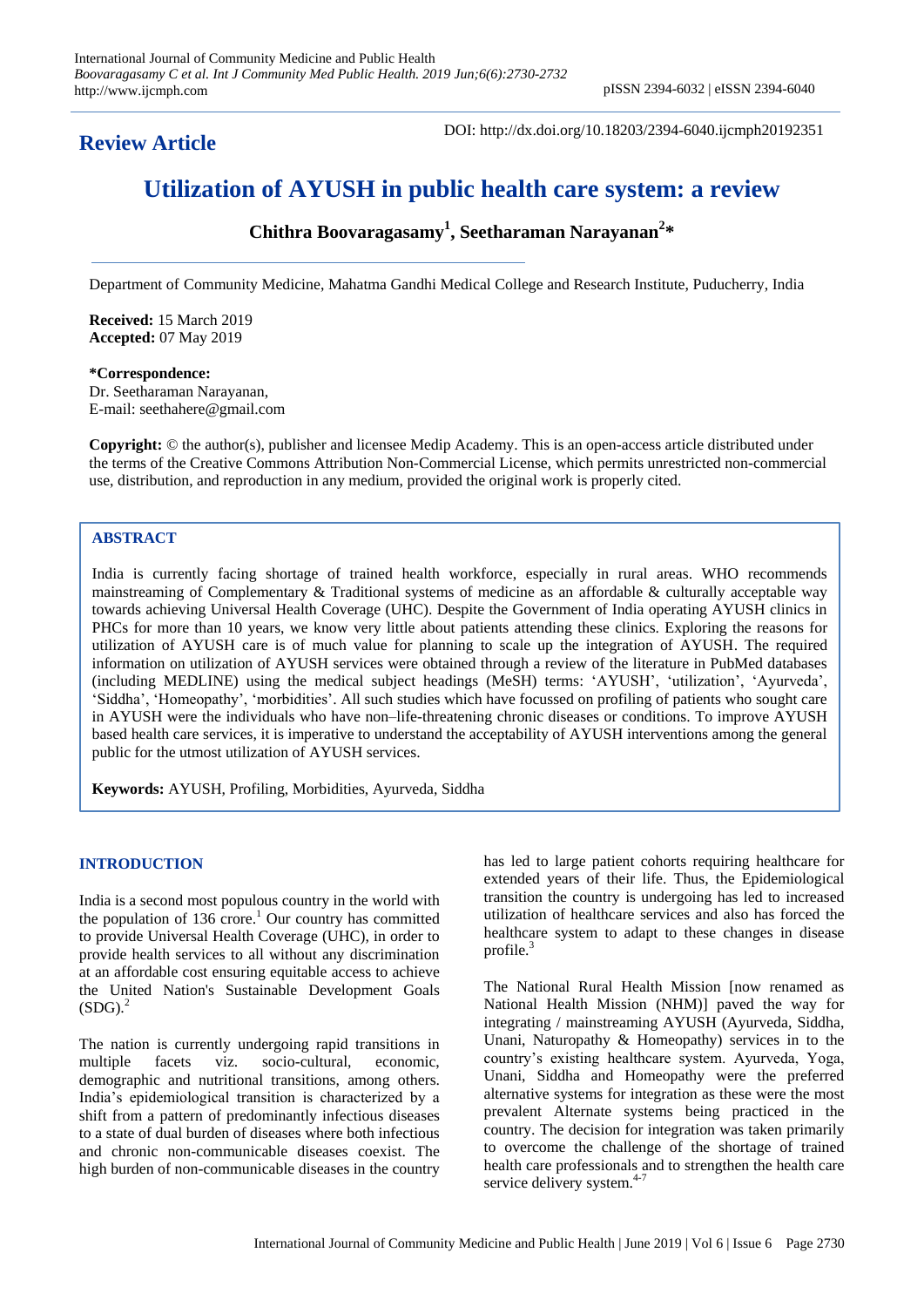Despite the Government of India operating AYUSH clinics in PHCs for more than 10 years, we know very little about patients attending these clinics. Knowing the common morbidities that AYUSH clinics cater to and understanding why people choose AYUSH care is valuable information for planning to scale up the integration of AYUSH into the nation's public health care system.

#### **METHODS**

The required information on utilization of AYUSH services were obtained through a review of the literature in PubMed databases (including MEDLINE) using the medical subject headings (MeSH) terms, 'AYUSH', 'utilization', 'Ayurveda', 'Siddha', 'Homeopathy', 'morbidities'. The unpublished, grey literature on AYUSH were also gathered from key public and private stakeholder organizational websites. The period of reference was from the year 2005 to 2018. Nearly 10 of the eligible articles were included for the final report. The articles were preferred based on the published time frame, higher order of study designs (scoping and systematic reviews), and publications by top multilateral agencies (WHO). Analysis of the literature was synthesized into a narrative review report, which highlighted our key findings into profiling of the patients seeking AYUSH care.

#### **PROFILING OF PATIENTS SEEKING AYUSH**

Information on common morbidities who seek care in AYUSH system is limited.

Boopathiraj et al conducted a study profiling the patients who reported to the outpatient department at National Institute of Siddha, Chennai. The study revealed that out of the 1135 patients studied, the top morbidities were related to rheumatology (33%), skin (19.2%), respiratory system (9.1%), neurology (7.7%) gastroenterology  $(6.5\%)$  and ENT  $(6.1\%)$ .<sup>8</sup>

A study conducted by Kannan et al on the health status of geriatric population attending the special siddha geriatric clinic of a research institute revealed that the common morbidities were (7.4%) Tholnoigal, (0.2%) Pirappurupu-Noigal, (0.26%) SuraNoigal, (20%) VathaNoigal, (3.3%) Unavu Mandala Noigal, (7.88%) Swasa Mandala Noigal,  $(6.35\%)$  MuthiyorPerumNoigal.<sup>9</sup>

A cross sectional study done by Selvaraj et al, reported the morbidity profile of the geriatric outpatients (60 years and above) attending secondary level Siddha health facilities in Erode district of Tamil Nadu. Among the 2710 patients who visited the Siddha facilities, 28.1% were elderly. The top morbidities were arthritis (45.2%), neuritis (8.8%), diabetes (6.6%), bronchial asthma  $(5.2\%)$ , hemiplegia  $(3.7\%)$ .<sup>10</sup>

Reddy et al had done a cross sectional study on morbidity profile of patients of the paediatric age groups (15 years and below) attending Siddha OPD in a district of Tamil Nadu. Among the 227 children, most of the children were males (60.8%) and belonged to the age group 10-14 years (45.8%). About one-fourth (26.9%) of the paediatric patients were found to be new cases. Fungal infections (24.2%), primary complex (21.6%), bronchitis (10.1%) and diarrhoea  $(8.4\%)$  were the top morbidities reported.<sup>1</sup>

A facility based cross sectional study was conducted by Duraisamy et al on the morbidity profile of the adult patients attending Siddha OPD in Erode district of Tamil Nadu. Among the 1720 participants, arthritis (21%), neuritis  $(10\%)$ , fungal diseases  $(7\%)$  were the top three morbidities, with arthritis and neuritis being most common morbidities in both males and females. $^{12}$ 

In the Ayurveda system, a study done by Kant et al showed that the most common morbidities seen in Ayurveda clinic were twak vikar or skin disease (12.3%), sandhivata or osteoarthritis (10.3%), and kasa or cough  $(8.5\%)$ <sup>13</sup>

A survey of Ayurvedic institutions in Delhi also shows that rickshaw pullers and other working class people turn to Ayurveda for several chronic ailments. The main problem in this situation is the dearth in the supply of medicines to AYUSH hospitals and dispensaries.<sup>14</sup>

All such studies which have focussed on profiling of patients who sought care in AYUSH were the individuals who have non–life-threatening conditions that may be chronic.

#### **CONCLUSION**

The pattern of utilization and health seeking attitude varies for AYUSH Systems. There is scarcity of information available on the utilization of AYUSH systems in India. The common reasons for preferring AYUSH includes: 1. Lesser side effects, 2. Efficacy in chronic diseases management, 3.Improvement in quality of life, 4. Health promotion and preventive potential.<sup>15</sup> Besides, lack of accessibility to Allopathic Medical services sometimes lead to prefer these services. The common conditions approaching for AYUSH systems include the non-life-threatening conditions that may be chronic like Rheumatoid arthritis and Allied conditions, Osteoarthritis, Joint diseases, conditions with an allergic component in their etiology (e.g. bronchial asthma, skin allergies, eczema, psoriasis etc.); obesity, diabetes mellitus; sequelae of cerebrovascular disorders like hemiplegia and paraplegia; digestive disorders.

To improve AYUSH based health care services, it is imperative to understand the feasibility, efficacy and acceptability of AYUSH interventions among the general public for optimal utilization of AYUSH services. This could be possible by improving the communication